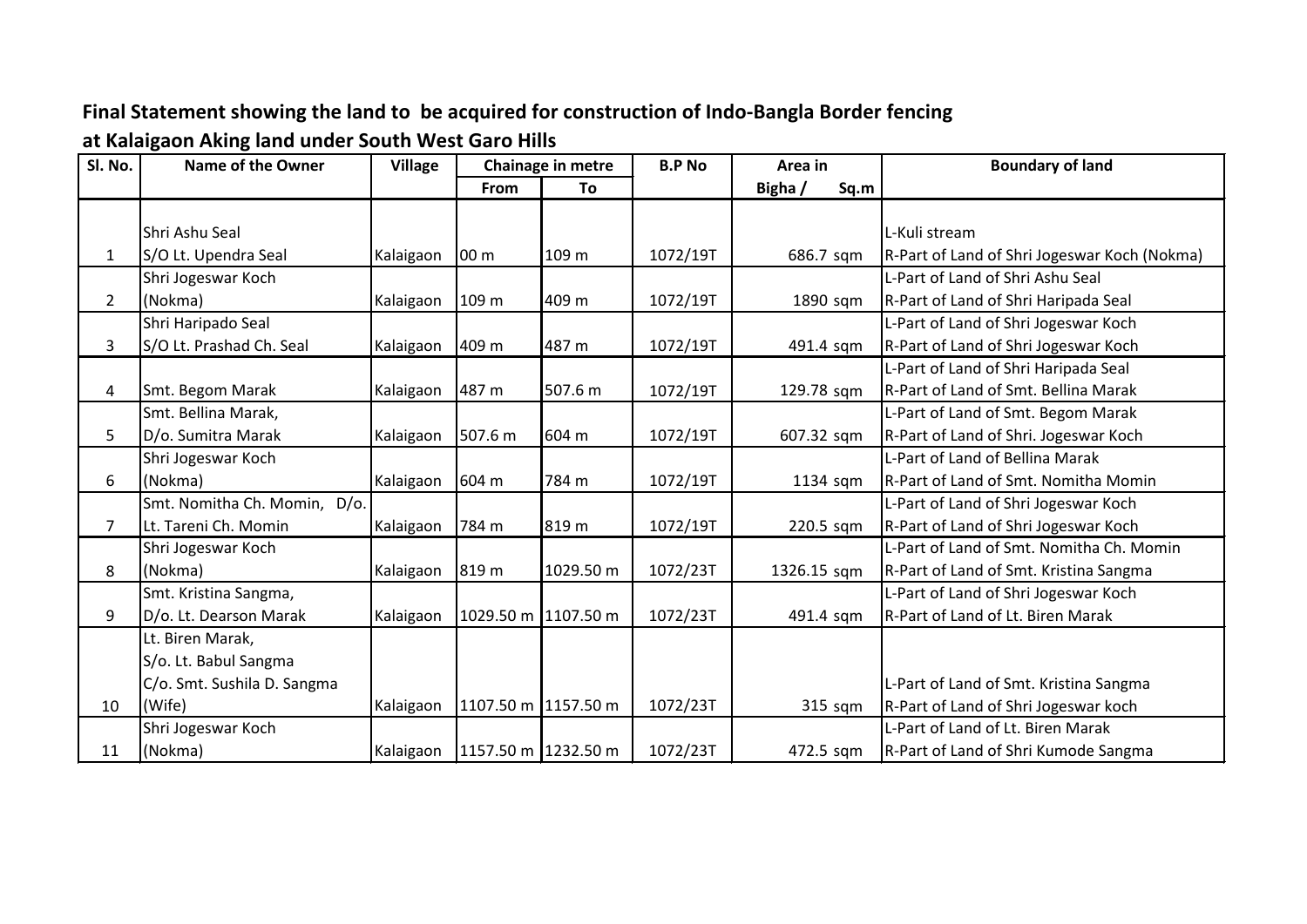|    | Shri Kumode Sangma,             |           |                     |                     |           |            |                                               |
|----|---------------------------------|-----------|---------------------|---------------------|-----------|------------|-----------------------------------------------|
|    | S/o. Shri Goborsing Marak,      |           |                     |                     |           |            |                                               |
|    | C/o. Protina Marak              |           |                     |                     |           |            | L-Part of Land of Shri Jogeswar Koch (Nokma)  |
| 12 | (Daughter)                      | Kalaigaon | 1232.50 m 1266.60 m |                     | 1072/23T  | 214.83 sqm | R-Part of Land of Chobel Marak                |
|    | Shri. Chobel Marak, S/o. Bonkim |           |                     |                     |           |            | L-Part of Land of Shri Kumode Sangma          |
| 13 | Marak                           | Kalaigaon | 1266.60 m 1274.50 m |                     | 1072/23 T | 49.77 sqm  | R-Part of Land of Mina Ch Sangma              |
|    | Smt Mina Ch. Sangma             |           |                     |                     |           |            |                                               |
|    | D/O Lt.Rajang M. Marak          |           |                     |                     |           |            | L-Part of land of Chobel Marak                |
| 14 | C/O Rokiston Sangma             | Kalaigaon | 1274.50 m 1300 m    |                     | 1072/23 T | 160.65 sqm | R- Part of land of Smt Oni Ch. Sangma         |
|    | Smt. Oni Ch. Sangma             |           |                     |                     |           |            | L- Part of land of Smt Mina Ch. Sangma        |
| 15 | D/o Lt Rajang M Marak           | Kalaigaon | 1300 m              | 1325.50 m           | 1072/23T  | 160.65 sqm | R- Part of land of Shri Nurzamal Sk           |
|    | Shri Nurzamal SK                |           |                     |                     |           |            | L- Part of land of Smt Oni Ch Sangma          |
| 16 | S/O Lt. Bazaru Sk               | Kalaigaon | 1325.50 m 1382.50 m |                     | 1072/23 T | 359.1 sqm  | R- Part of land of Lt. ketro Marak            |
|    |                                 |           |                     |                     |           |            |                                               |
|    | Lt. Ketro Marak                 |           |                     |                     |           |            | L-Part of land of Shri Nurzamal Sk            |
| 17 | C/o Smt Christina M Sangma      | Kalaigaon | 1382.50 m 1432.50 m |                     | 1072/23T  | 315 sqm    | R- Part of land of Shri Jogeswar Koch (Nokma) |
|    |                                 |           |                     |                     |           |            | L- Part of land of Lt Ketro Marak             |
| 18 | Smt. Kosiron Bibi               | Kalaigaon |                     | 1432.50 m 1525.50 m | 1072/23 T | 585.9 sqm  | R- Part of land of Lt. Humu Sangma            |
|    | Lt. Humu Sangma                 |           |                     |                     |           |            |                                               |
|    | S/o Lt. Mester Marak            |           |                     |                     |           |            | L- Part of land of Shri Jogeswar Koch (nokma) |
| 19 | C/o Airith Sangma (son)         | Kalaigaon |                     | 1525.50 m 1555.50 m | 1072/23 T | 189 sqm    | R- part of land of Lt Bosonto Marak           |
|    | Lt. Bosonto Marak               |           |                     |                     |           |            |                                               |
|    | S/o LT. Manaram Marak           |           |                     |                     |           |            |                                               |
|    | C/o Smt Teriji                  |           |                     |                     |           |            | L- Part of land of Lt. Humu Sangma            |
| 20 | Sangma(doughter)                | Kalaigaon | 1555.50 m 1628 m    |                     | 1072/23 T | 456.75 sqm | R- Part of land of Lt. Mongal Sangma          |
|    | Lt. Mongal Sangma               |           |                     |                     |           |            |                                               |
|    | S/o Deb Marak                   |           |                     |                     |           |            | L- Part of land of Lt. Bosonto Marak          |
| 21 | C/o Sujitha Marak               | Kalaigaon | 1628 m              | 1700 m              | 1072/23 T | 453.6 sqm  | R- Part of land of Shri Elison Sangma         |
|    | Shri Elison Sangma              |           |                     |                     |           |            | L- Part of land of Lt Mongal Sangma           |
| 22 | S/o Lt. Kanto Marak             | Kalaigaon | 1700 m              | 1725.50 m           | 1072/23T  | 160.65 sqm | R- Part of land of Shri Merisa Sangma         |
|    | Shri Merisa Sangma              |           |                     |                     |           |            | L-Part of land of Shri Elison Sangma          |
| 23 | S/o Lt. Kanto Marak             | Kalaigaon | 1725.50 m 1751 m    |                     | 1072/23T  | 160.65 sqm | R- Part of land of Smt Luthina Sangma         |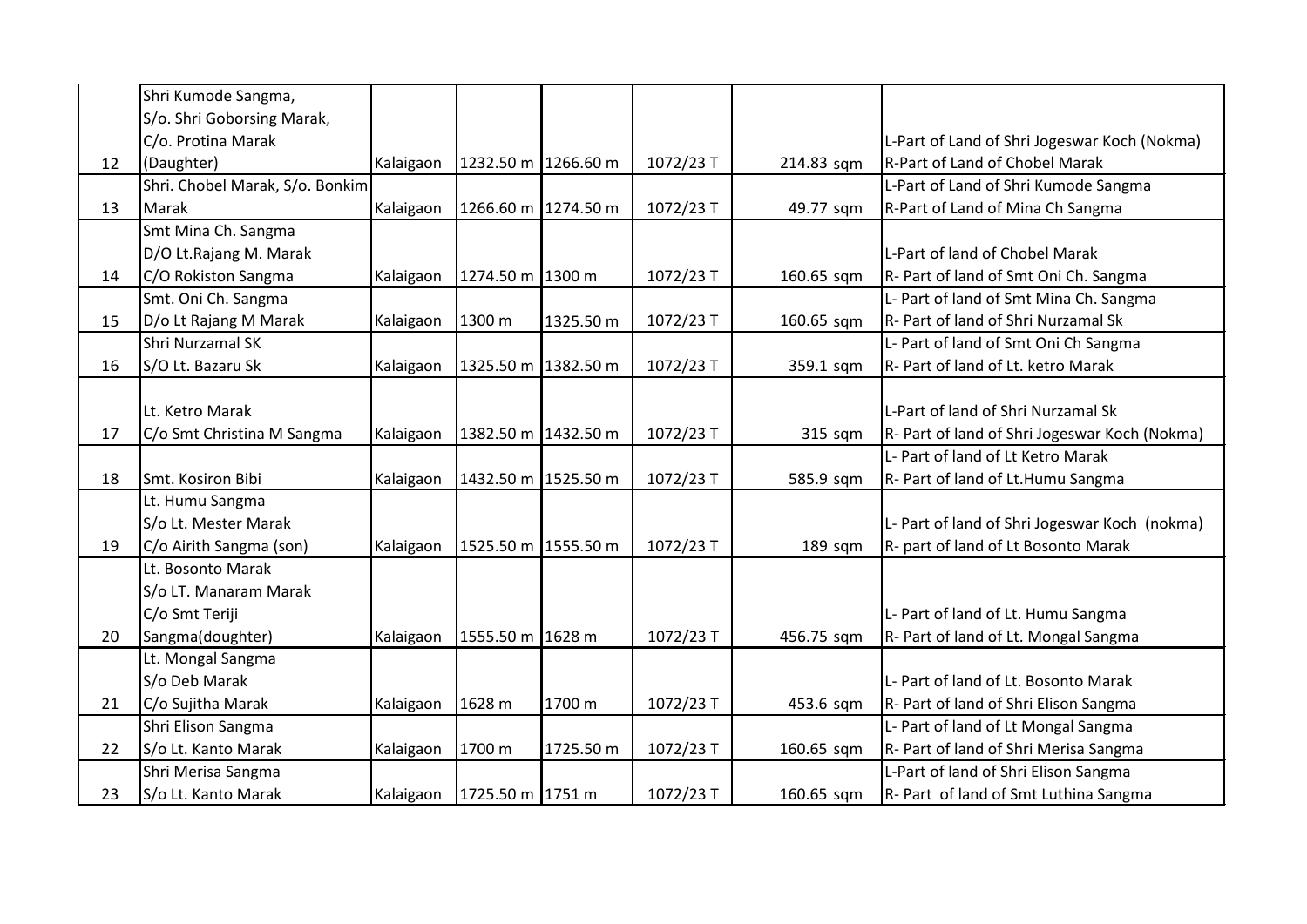|    | Smt Luchina Sangma            |           |                               |           |           |            | L- Part of land of Shri Merisa Sangma         |
|----|-------------------------------|-----------|-------------------------------|-----------|-----------|------------|-----------------------------------------------|
| 24 | D/o Tarachand Marak           | Kalaigaon | 1751 m                        | 1802 m    | 1072/23 T | 321.3 sqm  | R- Part of land of Smt Minilla M Marak        |
|    | Smt Minilla M Marak           |           |                               |           |           |            | L- Part of land of Smt Luthina Sangma         |
| 25 | D/o Lt. Nayan Sangma          | Kalaigaon | 1802 m                        | 1856 m    | 1072/23 T | 340.2 sqm  | R- Part of land of Smt Pojolla Sangma         |
|    | Smt Pojolla Sangma            |           |                               |           |           |            | L- Part of land of Smt Minilla M Marak        |
| 26 | D/o Modhu Marak               | Kalaigaon | 1856 m                        | 1904 m    | 1072/23 T | 302.4 sqm  | R- Part of land of Shri Sangon Marak          |
|    | Shri Sangon Marak             |           |                               |           |           |            |                                               |
|    | S/o Lt. Debendra Marak        |           |                               |           |           |            | L- Part of land of Smt Pojolla Sangma         |
| 27 | C/o Smt Tino Marak (niece)    | Kalaigaon | 1904 m                        | 1961.20 m | 1072/23 T | 360.36 sqm | R- Part of land of Lt Digendra Marak          |
|    | Lt. Digendra Marak            |           |                               |           |           |            |                                               |
|    | S/o Lt. Rajendra Sangma       |           |                               |           |           |            |                                               |
|    | C/o Smt Punilla Sangma        |           |                               |           |           |            | L- Part of land of Shri Sangon Marak          |
| 28 | (doughter)                    | Kalaigaon | 1961.20 m 2012.20 m           |           | 1072/23 T | 321.3 sqm  | R- Part of land of Lt. Bailomoni Marak        |
|    | Lt. Bailomoni Marak           |           |                               |           |           |            |                                               |
|    | D/o Lt. Reran Sangma          |           |                               |           |           |            | L- Part of land of Lt Digendra Marak          |
| 29 | C/o Sujona Marak              | Kalaigaon | 2012.20 m 2078.20 m           |           | 1072/23 T | 415.8 sqm  | R- Part of land of Shri Jogeswar Koch (nokma) |
|    | Shri Jogeswar Koch            |           |                               |           |           |            | L- Part of land of It Bailomoni Marak         |
| 30 | (Nokma)                       | Kalaigaon | 2078.20 m 2128.20 m           |           | 1072/30T  | 315 sqm    | R- Part of land of Smt Suroni Marak           |
|    |                               |           |                               |           |           |            |                                               |
|    | <b>Smt Suroni Marak</b>       |           |                               |           |           |            | L- Part of land of Shri Jogeswar Koch (nokma) |
| 31 | W/o Lt Porimal Marak          | Kalaigaon | 2128.20 m 2257.20 m           |           | 1072/30T  | 812.7 sqm  | R- Part of land of Lt. Semolla Sangma         |
|    |                               |           |                               |           |           |            |                                               |
|    | Lt. Semolla Sangma            |           |                               |           |           |            |                                               |
|    | D/o Lt Donsing Marak          |           |                               |           |           |            | L- Part of land of Smt Suroni Marak           |
| 32 | C/o Lenitha Sangma (doughter) | Kalaigaon | 2257.20 m 2368.80 m           |           | 1072/30T  | 703.08 sqm | R- Part of land of Shri Barnabash Sangma      |
|    | Shri Barnabash Sangma         |           |                               |           |           |            | L- Part of land of Lt Semolla Sangma          |
| 33 | S/o Lt Gadasingh Marak        | Kalaigaon | 2368.80 m 2457.80 m           |           | 1072/30T  | 560.7 sqm  | R- Part of land of Lt. Gadasingh Marak        |
|    | Lt Gadasingh Marak            |           |                               |           |           |            |                                               |
|    | S/o Lt Thokan Sangma          |           |                               |           |           |            |                                               |
|    | C/o Grecilnora A Sangma       |           |                               |           |           |            | L- Part of land of Shri Barnabash Sangma      |
| 34 | (doughter)                    |           | Kalaigaon 2457.80 m 2511.80 m |           | 1072/30T  | 340.2 sqm  | R- Part of land of Shri Budu Miah             |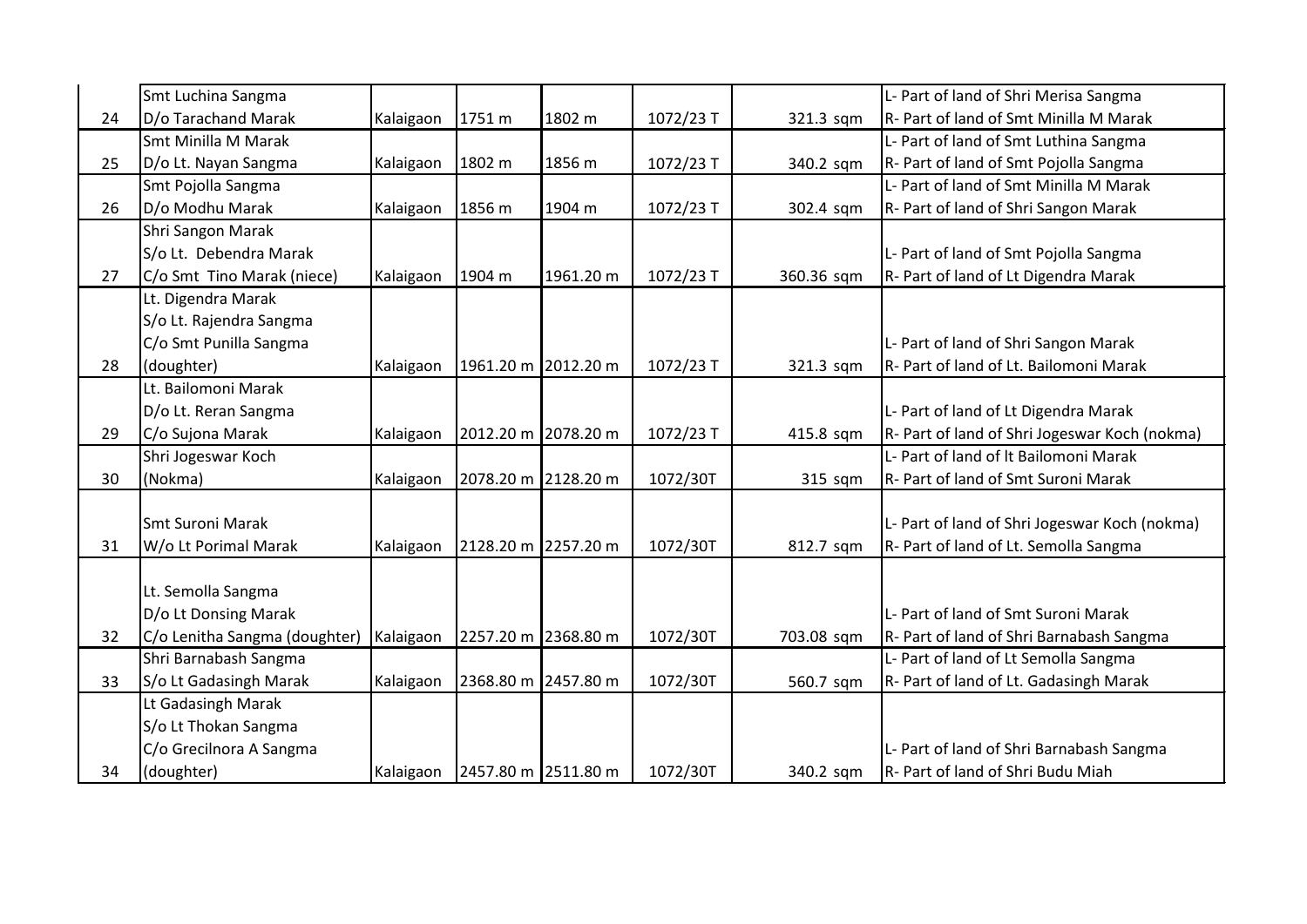|    | Shri Budu Miah               |           |                     |          |            |                                          |
|----|------------------------------|-----------|---------------------|----------|------------|------------------------------------------|
|    | S/o Lt. Birabuddin Sk        |           |                     |          |            | L- Part of land of Lt Gadaasingh Marak   |
| 35 | Rebha Bewa(wife)             | Kalaigaon | 2511.80 m 2547.40 m | 1072/30T | 224.28 sqm | R- Part of land of Smt Cherilla A Sangma |
|    | Smt Cherilla A Sangma        |           |                     |          |            |                                          |
|    | D/o Shri Lobith N. Sangma    |           |                     |          |            | L- Part of land of Shri Budu Miah        |
| 36 | Frobell G Sangma (husband)   | Kalaigaon | 2547.40 m 2594.60 m | 1072/30T | 297.36 sqm | R- Part of land of Smt Preeti Ch Sangma  |
|    | Smt Preeti Ch Sangma         |           |                     |          |            | L- Part of land of Smt Cherilla A Sangma |
| 37 | D/o Dinesh Nokrek            | Kalaigaon | 2594.60 m 2688.40 m | 1072/30T | 590.94 sqm | R- Part of land of Lt Piyari Pattang     |
|    | Lt Piyari Pattang            |           |                     |          |            |                                          |
|    | W/o Lt. Solish Rema          |           |                     |          |            |                                          |
|    | C/o Gickon S. Sangma (grand  |           |                     |          |            | L- Part of land of Smt Preeti Ch Sangma  |
| 38 | son)                         | Kalaigaon | 2688.40 m 2727.90 m | 1072/30T | 248.85 sqm | R- Part of land of Shri Alendra Marak    |
|    | Shri Alendra Marak           |           |                     |          |            | L- Part of land of Lt Piyari Pattang     |
| 39 | S/o Lt. Biram Sangma         | Kalaigaon | 2727.90 m 2778.90 m | 1072/30T | 321.3 sqm  | R- Part of land of Smt Aparna D Sangma   |
|    | Smt Aparna D Sangma          |           |                     |          |            | L- Part of land of Shri Alendra Marak    |
| 40 | D/o Lt. Meru Sangma          | Kalaigaon | 2778.90 m 2805.90 m | 1072/30T | 170.1 sqm  | R- Part of land of Smt Rebika. Sangma    |
|    |                              |           |                     |          |            | L- Part of land of Smt Aparna D Sangma   |
| 41 | Smt. Rebika Sangma           | Kalaigaon | 2805.90 m 2832.90 m | 1072/30T | 170.1 sqm  | R- Part of land of Lt. Nikhil Marak      |
|    | Lt. Nikhil Marak             |           |                     |          |            |                                          |
|    | S/o Bashiram Sangma          |           |                     |          |            |                                          |
|    | C/o Prilison Sangma (son-in- |           |                     |          |            | L- Part of land of Smt Rebika Sangma     |
| 42 | law)                         | Kalaigaon | 2832.90 m 2859.90 m | 1072/30T | 170.1 sqm  | R- Part of land of Shri Ranjit Marak     |
|    | Shri Ranjit Marak            |           |                     |          |            | L- Part of land of Lt. Nikhil Marak      |
| 43 | S/o Lt. Ainadi Sangma        | Kalaigaon | 2859.90 m 2916.90 m | 1072/30T | 359.1 sqm  | R- Part of land of shri Bhupen Marak     |
|    | Shri Bhupen Marak            |           |                     |          |            | L- Part of land of Shri Ranjit Marak     |
| 44 | S/o Lt. Bolai Sangma         | Kalaigaon | 2916.90 m 2979.90 m | 1072/30T | 396.9 sqm  | R- Part of land of Shri Karmadi Sangma   |
|    | Shri Karmadi Sangma          |           |                     |          |            |                                          |
|    | S/o Lt. Chiril Marak         |           |                     |          |            | L- Part of land of Shri Bhupen Marak     |
| 45 | C/o Osin Marak (son)         | Kalaigaon | 2979.90 m 3039.90 m | 1072/30T | 378 sqm    | R- Part of land of Lt. Sochin Daring     |
|    | Lt. Sochin Daring            |           |                     |          |            |                                          |
|    | S/o Lt. Jina Marak           |           |                     |          |            | L- Part of land of Shri Karmadi Sangma   |
| 46 | Budi Sangma (wife)           | Kalaigaon | 3039.90 m 3093.90 m | 1072/30T | 340.2 sqm  | R- Part of land of Lt Subadhini Sangma   |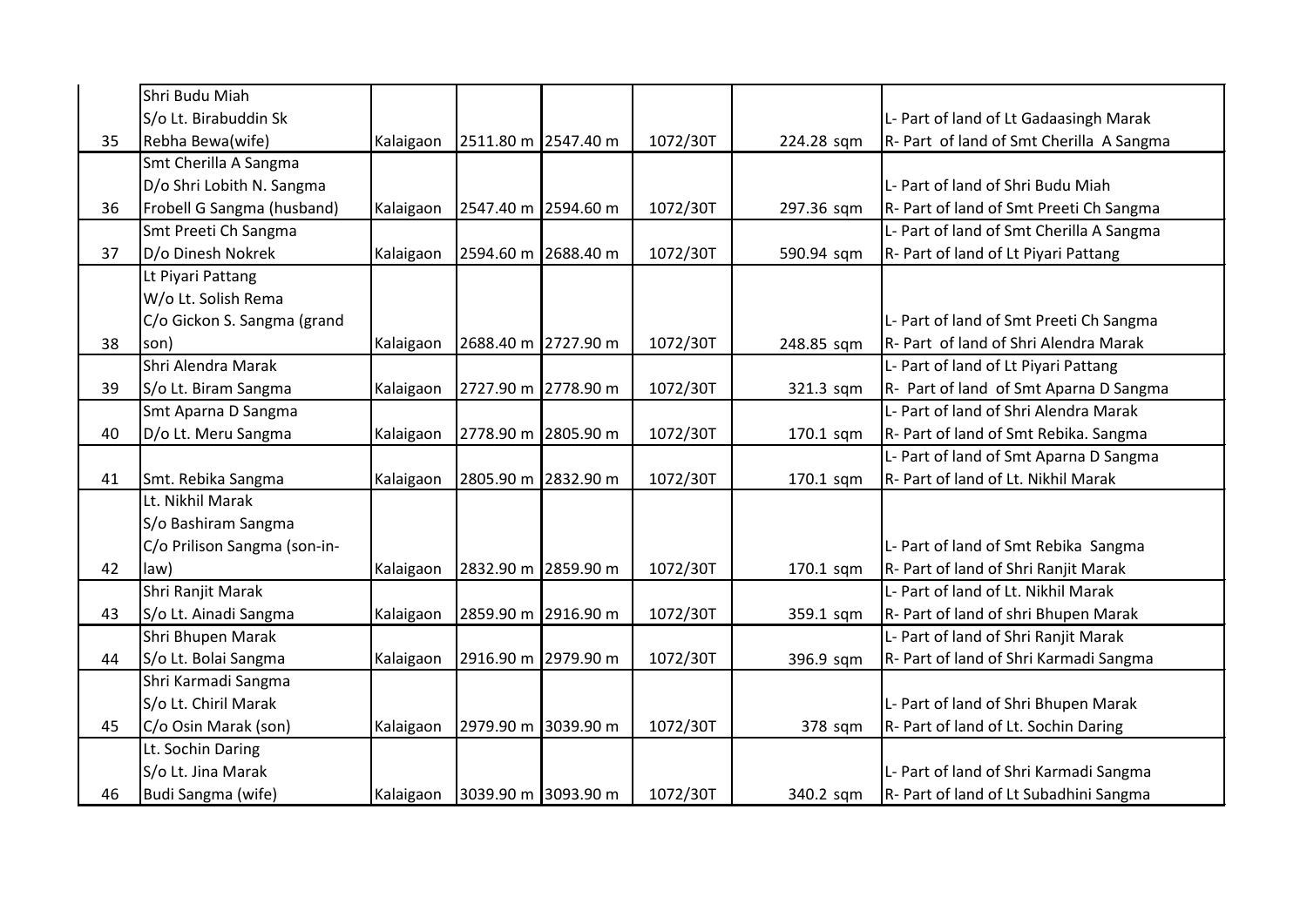|    | Lt. Subadhini Sangma         |           |                     |           |            |                                               |
|----|------------------------------|-----------|---------------------|-----------|------------|-----------------------------------------------|
|    | W/o Oli Daring               |           |                     |           |            | L- Part of land of Lt Sochin Daring           |
| 47 | C/o Parboti Sangma(daughter) | Kalaigaon | 3093.90 m 3162.90 m | 1073 M.P. | 434.7 sqm  | R- Part of land of Smt Snonish Sangma         |
|    | Smt Snonish Sangma           |           |                     |           |            | L- Part of land of Lt Subadhini Sangma        |
| 48 | D/o Lt. Tharani Marak        | Kalaigaon | 3162.90 m 3213.90 m | 1073 M.P. | 321.3 sqm  | <b>R</b> -Part of land of Shri Prasanta Marak |
|    | Shri Prasanta Marak          |           |                     |           |            | L- Part of land of Smt Snonish Sangma         |
| 49 | S/o Obendra Sangma           | Kalaigaon | 3213.90 m 3246.90 m | 1073 M.P. | 207.9 sqm  | R- part of land of Shri Edison Marak          |
|    |                              |           |                     |           |            | L- Part of land of Shri Prasanta Marak        |
| 50 | Shri Edison Marak            | Kalaigaon | 3246.90 m 3264.90 m | 1073 M.P. | 113.4 sqm  | R- Part of land of Lt. Pojin Sangma           |
|    | Lt. Pojin Sangma             |           |                     |           |            |                                               |
|    | S/o Lt. Digendra Marak       |           |                     |           |            | L- Part of land of Shri Edison Marak          |
| 51 | Sailo Marak (wife)           | Kalaigaon | 3264.90 m 3282.90 m | 1073 M.P. | 113.4 sqm  | R- Part of land of Lt Solhindro Gagra         |
|    | Lt Solhindro Gagra           |           |                     |           |            |                                               |
|    | S/o Lt. Don Marak            |           |                     |           |            | L- Part of land of Lt. Pojin Sangma           |
| 52 | C/o Kolita Sangma            | Kalaigaon | 3282.90 m 3316.30 m | 1073 M.P. | 210.42 sqm | R- Part of land of Lt. Gopal Chisim           |
|    |                              |           |                     |           |            |                                               |
|    | Lt. Gopal Chisim             |           |                     |           |            |                                               |
|    | S/o Lt Khichong Marak        |           |                     |           |            | L- Part of land of Lt. Solhindro Gagra        |
| 53 | C/o Maloti Marak (daughter)  | Kalaigaon | 3316.30 m 3346.60 m | 1073/M.P  | 190.89 sqm | R- Part of land of Lt. Dabu Marak             |
|    | Lt. Dabu Marak               |           |                     |           |            |                                               |
|    | S/o Lt Muluk Sangma          |           |                     |           |            |                                               |
|    | C/o Medula Ch. Sangma        |           |                     |           |            | L- Part of land of Lt Gopal Chisim            |
| 54 | (daughter)                   | Kalaigaon | 3346.60 m 3373.60 m | 1073/M.P  | 170.1 sqm  | R-Part of land of Shri Jogeswar Koch (nokma)  |
|    | Shri Jogeswar Koch           |           |                     |           |            | L- Part of land of Lt Dabu Marak              |
| 55 | (Nokma)                      | Kalaigaon | 3373.60 m 3403.60 m | 1073/M.P  | 189 sqm    | R- Part of land of Lt. Nipindro Sangma        |
|    |                              |           |                     |           |            |                                               |
|    | Lt Nipindro Sangma           |           |                     |           |            |                                               |
|    | S/o Lt Moichan Marak         |           |                     |           |            | L- Part of land of Shri Jogeswar Koch (nokma) |
| 56 | C/o Subitha Marak (daughter) | Kalaigaon | 3403.60 m 3439.60 m | 1073/M.P  | 226.8 sqm  | R- Part of land of Lt. Subadini Sangma        |
|    |                              |           |                     |           |            |                                               |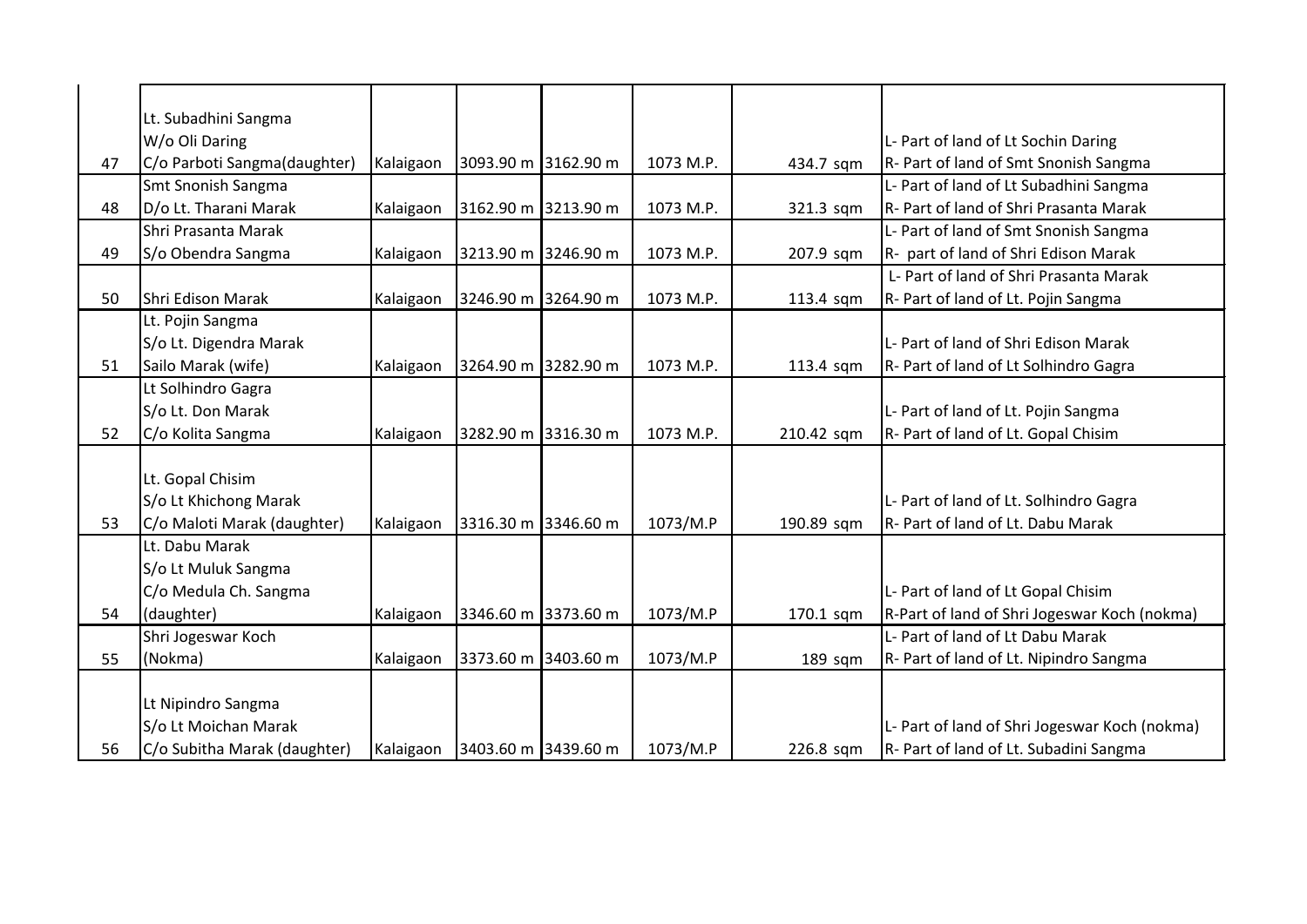|    | Lt. Subadini Sangma                      |           |                     |                     |            |           |                                               |
|----|------------------------------------------|-----------|---------------------|---------------------|------------|-----------|-----------------------------------------------|
|    | D/o Lt. Kaida Marak                      |           |                     |                     |            |           | L- Part of land of Lt. Nipindro Sangma        |
| 57 | C/o Parboti Sangma (daughter)            | Kalaigaon | 3439.60 m 3466.60 m |                     | $1073/1-S$ | 170.1 sqm | R- Part of land of Shri Biren Marak           |
|    | <b>Shri Biren Marak</b>                  |           |                     |                     |            |           | L- Part of land of Subadini Sangma            |
| 58 | S/o Lt. Benu Sangma                      | Kalaigaon |                     | 3466.60 m 3487.60 m | $1073/1-S$ | 132.3 sqm | R- Smt Nomitha Ch Momin                       |
|    | Smt Nomitha Ch. Momin                    |           |                     |                     |            |           | L- Part of land of Shri Biren Marak           |
| 59 | D/o Lt Tareni Ch Momin                   | Kalaigaon | 3487.60 m 3514.60 m |                     | $1073/1-S$ | 170.1 sqm | R- Part of land of Smt Sujona M Marak         |
|    | Smt Sujona M Marak                       |           |                     |                     |            |           | L- Part of land of Smt Nomitha Ch Momin       |
| 60 | W/o Onim P Sangma                        | Kalaigaon |                     | 3514.50 m 3532.60 m | $1073/1-S$ | 113.4 sqm | R- Part of land of Lt Agnesh Sangma           |
|    | Lt. Agnesh Sangma                        |           |                     |                     |            |           |                                               |
|    | D/o Lt. Bhutendra Marak                  |           |                     |                     |            |           | L- Part of land of Sujona M Marak             |
| 61 | C/o Sepali Sangma (sister)               | Kalaigaon |                     | 3532.60 m 3568.60 m | $1073/1-S$ | 226.8 sqm | R-Part of land of Lt Benedick                 |
|    |                                          |           |                     |                     |            |           |                                               |
|    | Lt Benedick Marak                        |           |                     |                     |            |           |                                               |
|    | S/o Lt. Chondon Sangma                   |           |                     |                     |            |           | L- Part of land of Lt. Agnesh Sangma          |
| 62 | C/o Melani Marak<br>(daughter) Kalaigaon |           |                     | 3568.60 m 3595.60 m | $1073/1-S$ | 170.1 sqm | R- Part of land of Smt Jeno Marak             |
|    |                                          |           |                     |                     |            |           |                                               |
|    | Smt Jeno Marak                           |           |                     |                     |            |           | L- Part of land of Lt. Benedick Marak         |
| 63 | D/o Lt Tilasmoni Marak                   | Kalaigaon | 3595.60 m 3622.60 m |                     | $1073/1-S$ | 170.1 sqm | R- Part of land of Shri Jogeswar Koch (nokma) |
|    | Shri Jogeswar Koch                       |           |                     |                     |            |           | L- Part of land of Smt Jeno Marak             |
| 64 | (Nokma)                                  | Kalaigaon |                     | 3622.60 m 3646.60 m | $1073/1-S$ | 151.2 sqm | R- Part of land of Smt Ushna Sangma           |
|    |                                          |           |                     |                     |            |           |                                               |
|    | Smt Ushna Sangma                         |           |                     |                     |            |           | L- Part of land of Shri Jogeswar Koch (nokma) |
| 65 | D/o Lt Dinesh Nokrek                     | Kalaigaon |                     | 3646.60 m 3676.60 m | $1073/2-S$ | 189 sqm   | R- Part of land of Lt Joshna Sangma           |
|    | Smt Joshna Sangma                        |           |                     |                     |            |           | L- Part of land of Ushna Sangma               |
| 66 | D/o Lt. Dinesh Nokrek                    | Kalaigaon |                     | 3676.60 m 3706.60 m | $1073/2-S$ | 189 sqm   | R- Part of land of Lt. Golgate Marak          |
|    | Lt. Golgate Marak                        |           |                     |                     |            |           |                                               |
|    | S/o Lt. Seduk Sangma                     |           |                     |                     |            |           |                                               |
|    | C/o Surobi Ch Sangma                     |           |                     |                     |            |           | L- Part of land of Smt Joshna Sangma          |
| 67 | (daughter)                               | Kalaigaon |                     | 3706.60 m 3751.60 m | 1073/2-S   | 283.5 sqm | R- Part of land of Smt Kawali Sangma          |
|    | Smt Kawali Sangma                        |           |                     |                     |            |           | L- Part of land of Lt. Golgate Marak          |
| 68 | W/o Lt Nirode Marak                      | Kalaigaon | 3751.60 m 3796.60 m |                     | $1073/2-S$ | 283.5 sqm | R- Part of land of Jogeswar Koch (nokma)      |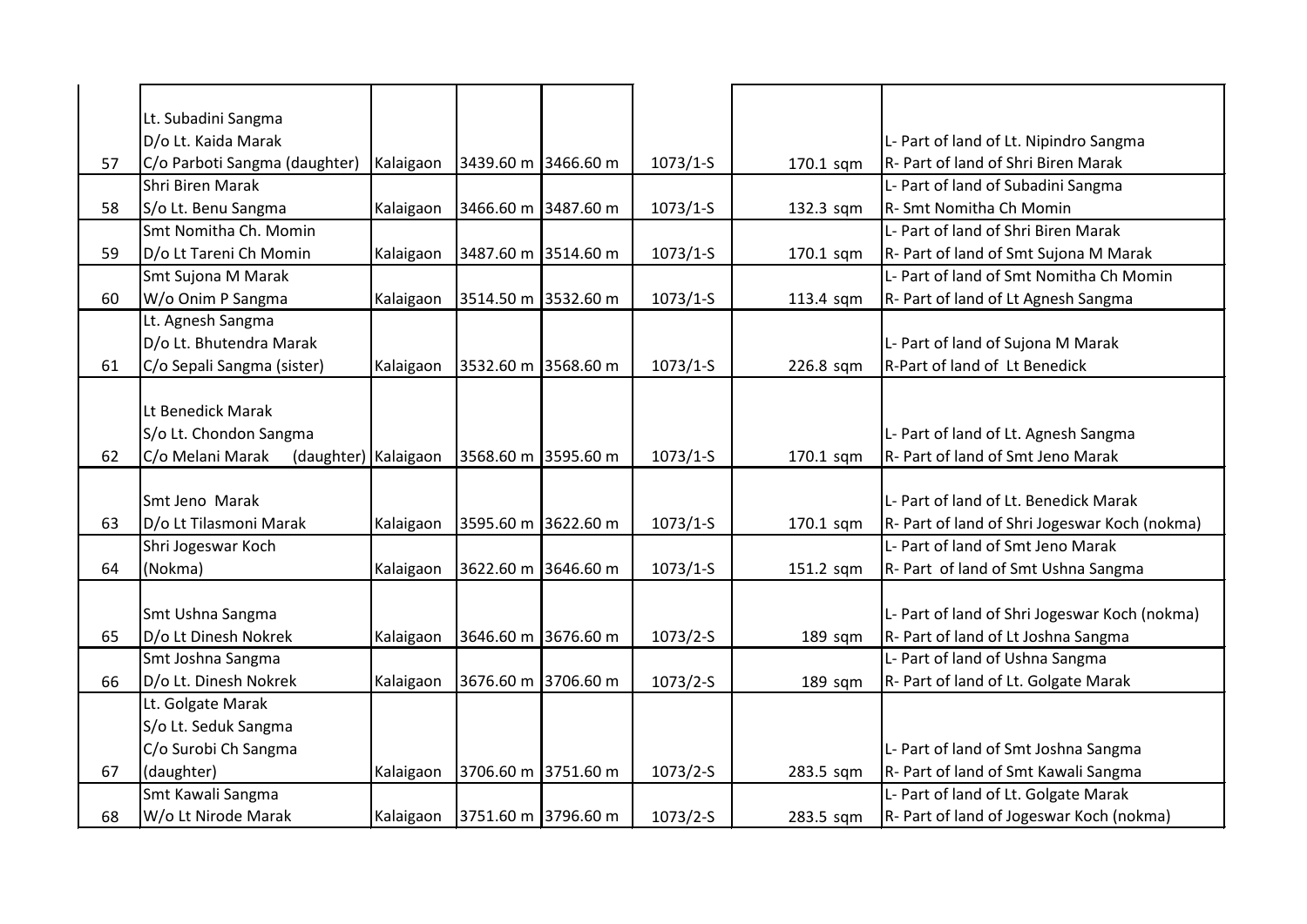|    | Shri Jogeswar Koch            |           |                     |            |             | L- Part of land of Smt Kawali Sangma          |
|----|-------------------------------|-----------|---------------------|------------|-------------|-----------------------------------------------|
| 69 | (Nokma)                       | Kalaigaon | 3796.60 m 3944.20 m | $1073/3-S$ | 929.88 sqm  | R- Part of land of Lt. Kandu Sangma           |
|    |                               |           |                     |            |             |                                               |
|    | Lt Kandu Sangma               |           |                     |            |             |                                               |
|    | S/o Lt Chondro Marak          |           |                     |            |             | L- Part of land of Shri Jogeswar Koch (nokma) |
| 70 | C/o Maya Sangma (daughter)    | Kalaigaon | 3944.20 m 3977.20 m | $1073/3-S$ | 207.9 sqm   | R- Part of land of Lt. Phonica Sangma         |
|    |                               |           |                     |            |             |                                               |
|    | Lt. Phonica Sangma            |           |                     |            |             |                                               |
|    | S/o Lt. Dhoroni Marak         |           |                     |            |             | L- Part of land of Lt. Kandu Sangma           |
| 71 | C/o Jobitha Sangma (daughter) | Kalaigaon | 3977.20 m 4014.20 m | $1073/4-S$ | 233.1 sqm   | R- Part of land of Smt Saradini Sangma        |
|    | Smt Saradini Sangma           |           |                     |            |             | L- Part of land of Lt. Phonica Sangma         |
| 72 | D/o Lt Namjang                | Kalaigaon | 4014.20 m 4051.80 m | $1073/4-S$ | 236.88 sqm  | R- Part of land of Smt Sab                    |
|    | Smt Sabina Sangma             |           |                     |            |             | L- Part of land of Saradini Sangma            |
| 73 | D/o Lt. Predison Marak        | Kalaigaon | 4051.80 m 4068.30 m | $1073/4-S$ | 103.95 sqm  | R- Part of land of Smt Chitoni Sangma         |
|    | Smt Chitoni Sangma            |           |                     |            |             | L- Part of land of Smt Sabina Sangma          |
| 74 | D/o Lt. Donsing Marak         | Kalaigaon | 4068.30 m 4084.80 m | $1073/4-S$ | 103.95 sqm  | R- Part of land of Smt Sabina Sangma          |
|    | Smt Sabina Sangma             |           |                     |            |             | L- Part of land of Smt Chitoni Sangma         |
| 75 | D/o Lt. Predison Marak        | Kalaigaon | 4084.80 m 4132.80 m | $1073/4-S$ | 302.4 sqm   | R- Part of land of Lt. Josin Marak            |
|    | Lt Josin Marak                |           |                     |            |             |                                               |
|    | S/oLt. Rohonsing Sangma       |           |                     |            |             | L- Part of land of Smt Sabina Sangma          |
| 76 | C/o Irish Sangma (daughter)   | Kalaigaon | 4132.80 m 4159.80 m | $1073/4-S$ | 170.1 sqm   | R- Part of land Shri Jogeswar Koch (nokma)    |
|    | Shri Jogeswar Koch            |           |                     |            |             | L- Part of land of Lt. Josin Marak            |
| 77 | (Nokma)                       | Kalaigaon | 4159.80 m 4555.80 m | 1074 M.P   | 7524 sqm    | R- Part of land of Smt Nomitha Ch Momin       |
|    | Smt Nomitha Ch. Momin         |           |                     |            |             | L- Part of land of Jogeswar Koch (nokma       |
| 78 | D/o Lt Tareni Ch Momin        | Kalaigaon | 4555.80 m 4609.80 m | 1074 M.P   | 1026 sqm    | R- Part of land of Lt. Namjang Marak          |
|    | Lt. Namjang Marak             |           |                     |            |             |                                               |
|    | S/o Lt. Wanjang Marak         |           |                     |            |             |                                               |
|    | C/o Sabina Sangma (Grand      |           |                     |            |             | L-Part of land of Smt Nomitha Ch Momin        |
| 79 | daughter)                     | Kalaigaon | 4609.80 m 4718.80 m | 1074 M.P   | 2071 sqm    | R- Part of land of Smt. Miani D. Shira        |
|    | Smt. Miani D. Shira,          |           |                     |            |             | L- Part of land of Lt. Namjang Marak          |
| 80 | D/o. Dr. Mukul M Sangma       | Kalaigaon | 4718.80 m 5266.20 m | 1074/6T    | 10400.6 sqm | R- Part of land of Lt. Khainish Marak         |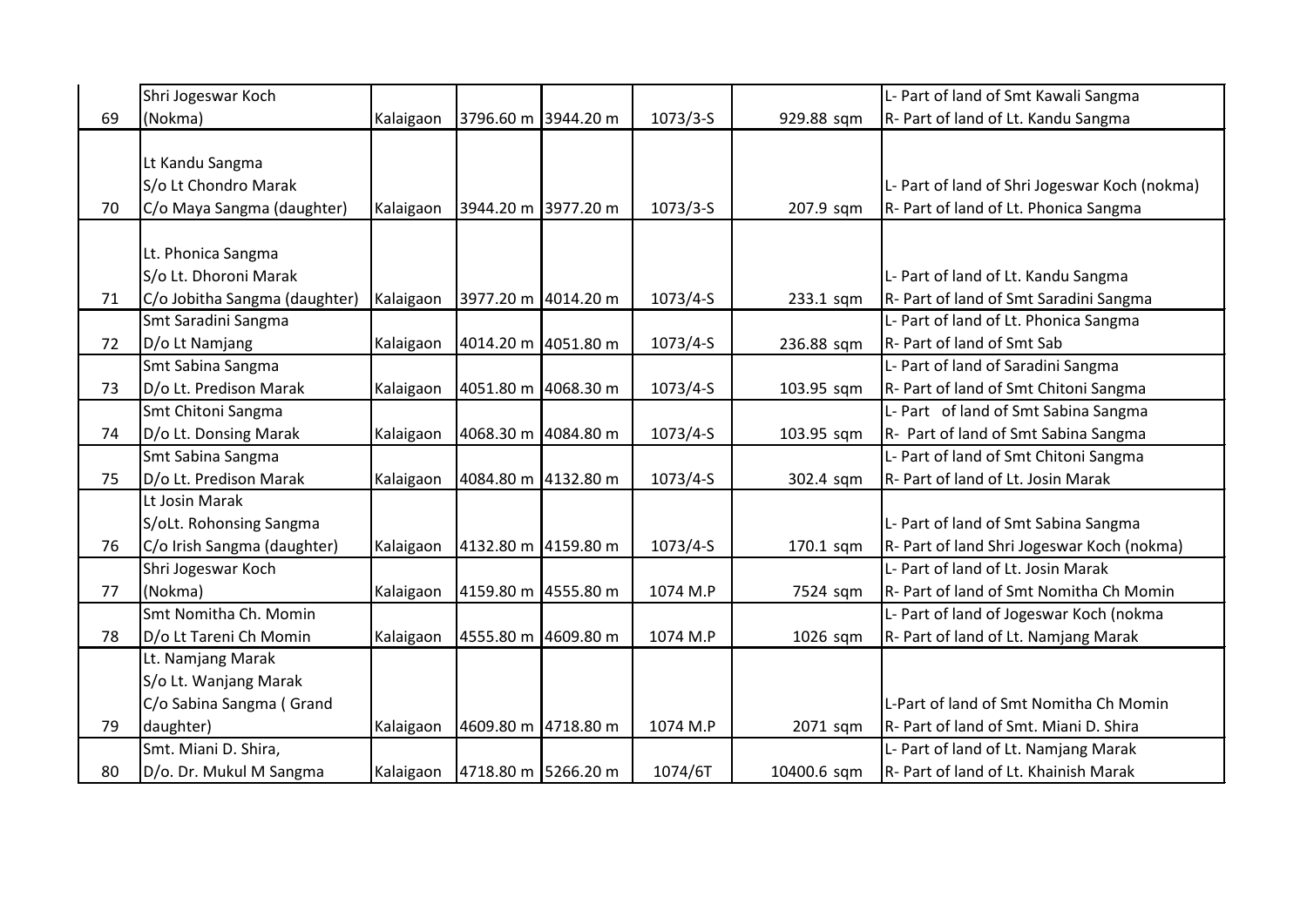|    | Lt. Khainish Marak                                                                                    |           |                     |                     |          |               |                                                                                       |
|----|-------------------------------------------------------------------------------------------------------|-----------|---------------------|---------------------|----------|---------------|---------------------------------------------------------------------------------------|
|    | D/o Lt. Rabison Sangma                                                                                |           |                     |                     |          |               | L- Part of land of Miani D. Shira                                                     |
| 81 | C/o Kenedy Marak (son)                                                                                | Kalaigaon |                     | 5266.20 m 5344.50 m | 1074/6T  | 1487.7 sqm    | R- Part of land of Shri Jogeswar Koch (nokma)                                         |
|    | Shri Jogeswar Koch                                                                                    |           |                     |                     |          |               | L- Part of land of Lt. Khainish Marak                                                 |
| 82 | (Nokma)                                                                                               | Kalaigaon |                     | 5344.50 m 5906.90 m | 1074/6T  | 10685.6 sqm   | R- Part of land of Smt Ranggie R Marak                                                |
| 83 | Smt Ranggie R. Marak<br>D/o Rabison D. Shira<br>W/o Chandan A. Sangma<br>C/o Charlothy Marak (mother) | Kalaigaon | 5906.90 m 6012.90 m |                     | 1074/11T | 667.8 sqm     | L- Part of land of Shri Jogeswar Koch (nokma)<br>R- Part of land of Balurghat Stream. |
|    |                                                                                                       |           | Total -             | 6012.90 m           |          | 60,069.44 sqm |                                                                                       |

Deputy Commissioner South West Garo Hills, Ampati.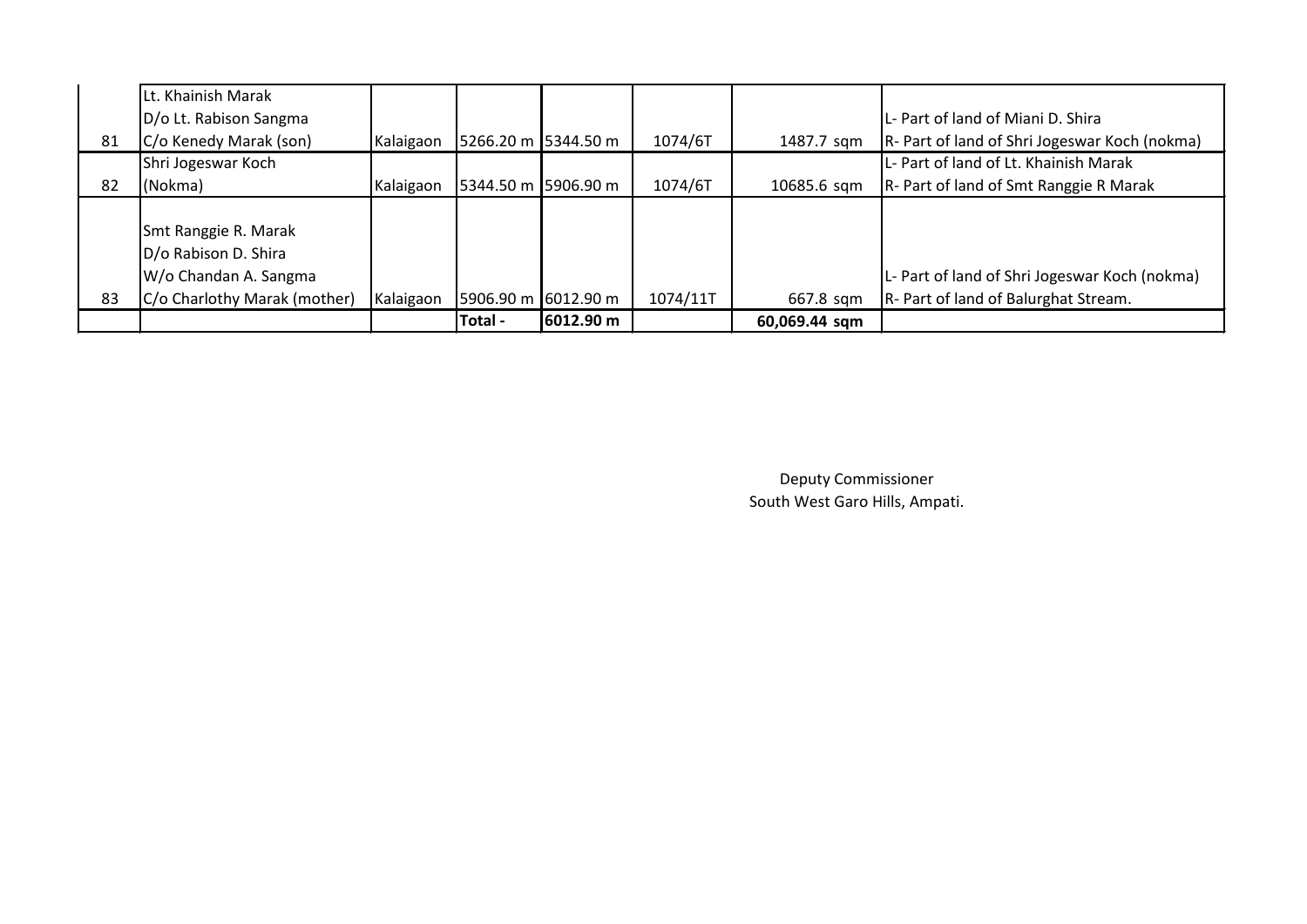**Final Statement showing the land to be acquired for construction of Indo-Bangla Border fencing** 

**at Wanaggre A.King Land under South West Garo Hills.**

| Sl. No.        | <b>Name of the Owner</b>      | <b>Village</b>   |                 | Chainage in metre | <b>B.P No</b> | Area in        | <b>Boundary of land</b>                |
|----------------|-------------------------------|------------------|-----------------|-------------------|---------------|----------------|----------------------------------------|
|                |                               |                  | from            | to                |               | Bigha/ Sq.m    |                                        |
| $\mathbf{1}$   | $\overline{2}$                | $\mathbf{3}$     | 4               | 5                 | 6             | $\overline{7}$ | 8                                      |
|                | Lt. Joy Deb Barman            |                  |                 |                   |               |                | L- Dengkna Stream                      |
| $\mathbf{1}$   | Smt Pul Baga Barman (wife)    | Wanaggre         | 00 <sub>m</sub> | 29 m              | 1071/11S      | 182.7 sqm      | R- Part of land of Smt Nosoni Sangma   |
|                | Smt. Nosoni Sangma            |                  |                 |                   |               |                | L- Part of land of Lt Joy Dev Barman   |
| $\overline{2}$ | D/O Lt. Soniram Marak         | Wanaggre         | 29 m            | 118.80 m          | 1071/11 S     | 565.74 sqm     | R- Part of land of Lt Rajmoni Sangma   |
|                |                               |                  |                 |                   |               |                |                                        |
|                | Lt. Rajmoni Sangma            |                  |                 |                   |               |                | L- Part of land of Smt Nosoni Sangma   |
| 3              | Smt. Tenish Sangma (daughter) | Wanaggre         | 118.80 m        | 195.80 m          | 1071/11 S     | 485.1 sqm      | R- Part of land of Shri Johsua Sangma  |
|                |                               |                  |                 |                   |               |                | L- Part of land of Lt. Rajmoni Sangma  |
| $\overline{4}$ | Shri Johsua Sangma,           | (Nokma) Wanaggre | 195.80 m        | 381.80 m          | 1072/2T       | 1171.8 sqm     | R- Part of land of Lt Changbi A Sangma |
|                | Lt. Changbi A Sangma          |                  |                 |                   |               |                | L- Part of land of Shri Johsua Sangma  |
|                | Smti Gracilnora A Sangma      |                  |                 |                   |               |                | (Nokma)                                |
| 5              | (daughter)                    | Wanaggre         | 381.80 m        | 499.80 m          | 1072/2T       | 743.4 sqm      | R- Part of land A.king land            |
|                |                               |                  |                 |                   | 1072/2 S      |                |                                        |
|                |                               |                  |                 |                   | to            |                |                                        |
|                | Smt. Joshna B. Marak,         |                  |                 |                   | 1072/4 S      |                | L- Part of land of Johsua Sangma,      |
| 6              | D/O. Lt Jongrin Sangma        | Wanaggre         | 499.80 m        | 614.80 m          | 1072/5 S      | 724.5 sqm      | R - Part of land of Joshmerry Marak    |
|                |                               |                  |                 |                   | 1072/2 S      |                |                                        |
|                |                               |                  |                 |                   | to            |                |                                        |
|                | Smt. Joshmerry B. Marak, D/O. |                  |                 |                   | 1072/4 S      |                | L - Part of land of Joshna Marak,      |
| $\overline{7}$ | Lt Jongrin Sangma             | Wanaggre         | 614.80 m        | 704.80 m          | 1072/5 S      | 567 sqm        | R - Part of land of Prebina Marak      |
|                |                               |                  |                 |                   | 1072/2 S      |                |                                        |
|                |                               |                  |                 |                   | to            |                |                                        |
|                | Smt. Prebina B Marak,         |                  |                 |                   | 1072/4 S      |                | L - Part of land of Joshmerry Marak,   |
| 8              | D/o. Lt. Jongrin Marak        | Wanaggre         | 704.80 m        | 864.80 m          | 1072/5 S      | 1008 sqm       | R - Part of land of Jakmilla Marak     |
|                |                               |                  |                 |                   | 1072/2 S      |                |                                        |
|                |                               |                  |                 |                   | to            |                |                                        |
|                | Smt. Jakmilla B. Marak,       |                  |                 |                   | 1072/4 S      |                | L - Part of land of Prebina Marak,     |
| 9              | D/O. Lt Jongrin Sangma        | Wanaggre         | 864.80 m        | 1001.29 m         | 1072/5 S      | 859.95 sqm     | R - Part of land of Chinimoni Sangma   |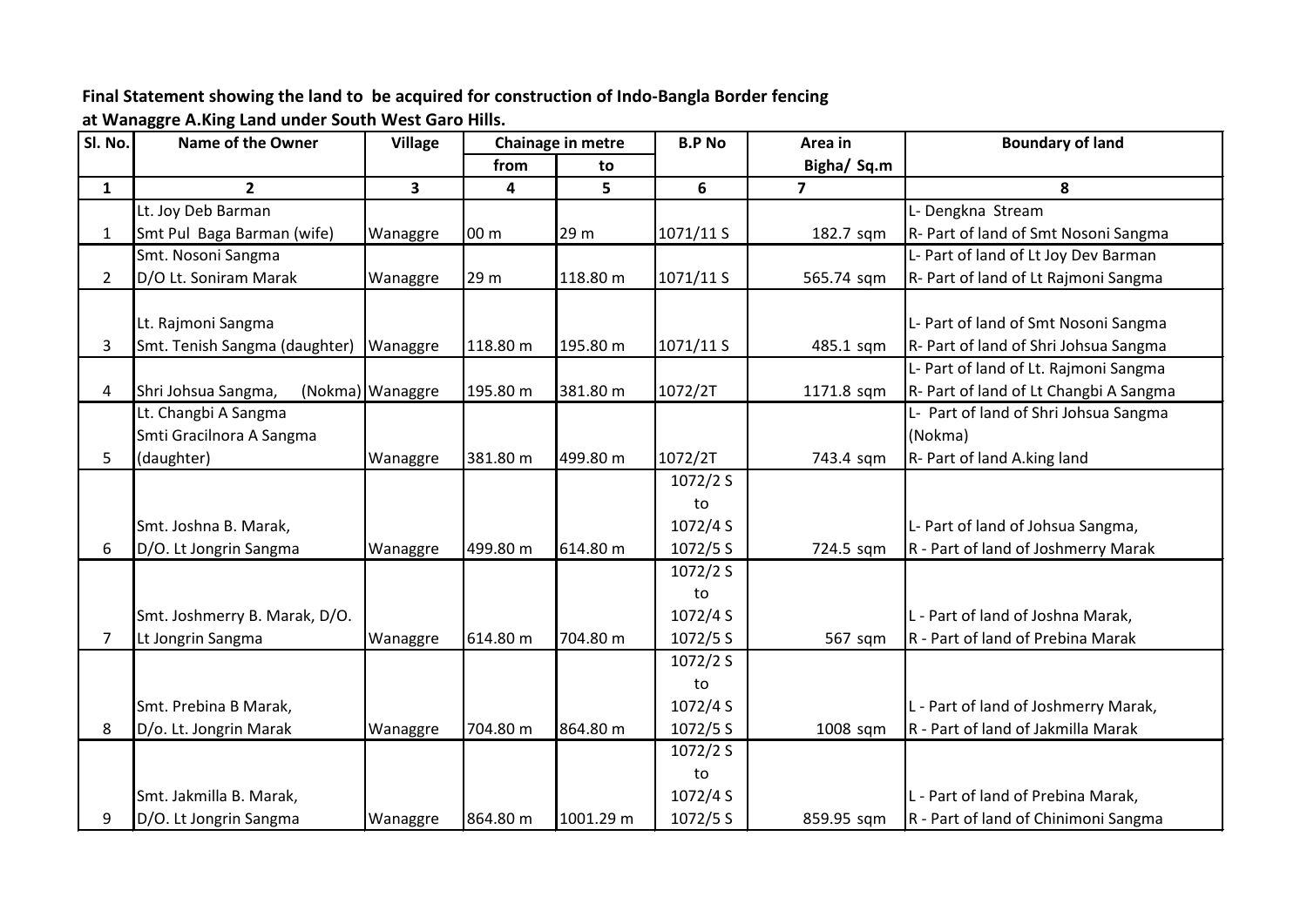|    |                                |                    |           |           |            |              | L- Part of land of Shri Jakmilla Marak   |
|----|--------------------------------|--------------------|-----------|-----------|------------|--------------|------------------------------------------|
|    | Smt. Chinimoni Sangma          |                    |           |           |            |              | R-A.king land of Shri Challang Sangma    |
| 10 | D/O Lt. Semsing Marak          | Wanaggre           | 1001.30 m | 1017.20 m | 1071/5 S   | 100.17 sqm   | (Nokma)                                  |
|    | Shri. Challang Sangma, S/o.    |                    |           |           |            |              | L - Part of land of Chinimoni Sangma,    |
| 11 | John R. Marak                  |                    | 1017.20 m | 1020.70 m | 1071/5 S   | 22.05 sqm    | R - Part of land of Cornelius Marak      |
|    |                                |                    |           |           |            |              | L - Part of land of Challang Sangma,     |
| 12 | Shri. Cornelius R. Marak, S/o. |                    | 1020.70 m | 1025.50 m | 1071/5 S   | 30.24 sqm    | R - Part of land of Johsua Sangma        |
|    |                                |                    |           |           |            |              | L- Part of land of Cornelius Marak,      |
| 13 | Shri Johsua Sangma             | (Nokma)   Wanaggre | 1025.50 m | 1275.50 m | 1071/7S    | 1575 sqm     | R-Part of land of Smt Fostina Sangma     |
|    | Smt. Fostina Sangma            |                    |           |           |            |              | L- Part of land of Shri Johsua Sangma    |
| 14 | D/O Lt. Dickson Momin          | Wanaggre           | 1275.50 m | 1314.30 m | $1071/7-S$ | 244.44 sqm   | R- Part of land of Lt. Predison Ch Marak |
|    | Lt. Predison Ch. Marak         |                    |           |           |            |              | L- Part of land of Smt Fostina Sangma    |
| 15 | Smt. Anethy Sangma (wife)      | Wanaggre           | 1314.30 m | 1359.10 m | $1071/7-S$ | 282.24 sqm   | R- Part of land of Lt Gadasingh Marak    |
|    | Lt. Gadasingh Marak            |                    |           |           |            |              |                                          |
|    | Smt. Gracilnora A.             |                    |           |           |            |              | L- Part of land of Lt. Predison Ch Marak |
| 16 | Sangma(daughter)               | Wanaggre           | 1359.10 m | 1395.70 m | $1071/7-S$ | 230.58 sqm   | R- Part of land of Smt Chinimoni Sangma  |
|    | Smt. Chinimoni Sangma          |                    |           |           |            |              | L- Part of land of Gadasingh Marak       |
| 17 | D/O Lt. Samsing Marak          | Wanaggre           | 1395.70 m | 1546.80 m | $1071/7-S$ | 951.93 sqm   | R- Part of land of Phillina Marak        |
|    | Smt. Phillina Marak, D/o. Lt.  |                    |           |           |            |              | L- Part of land of Chinimoni Sangma,     |
| 18 | Sujoni Marak                   | Wanaggre           | 1546.80 m | 1582.50 m | $1071/7-S$ | 224.91 sqm   | R- Part of land of Ashu Seal             |
|    | Shri. Ashu Seal                |                    |           |           |            |              | L Part of land of Phillina Marak         |
| 19 | S/O Lt. Upendra Seal           | Wanaggre           | 1582.50 m | 1624.90 m | $1071/7-S$ | 267.12 sqm   | R- Katuli Stream.                        |
|    |                                |                    | Total     | 1624.90 m |            | 10236.87 sqm |                                          |

Deputy Commissioner South West Garo Hills, Ampati.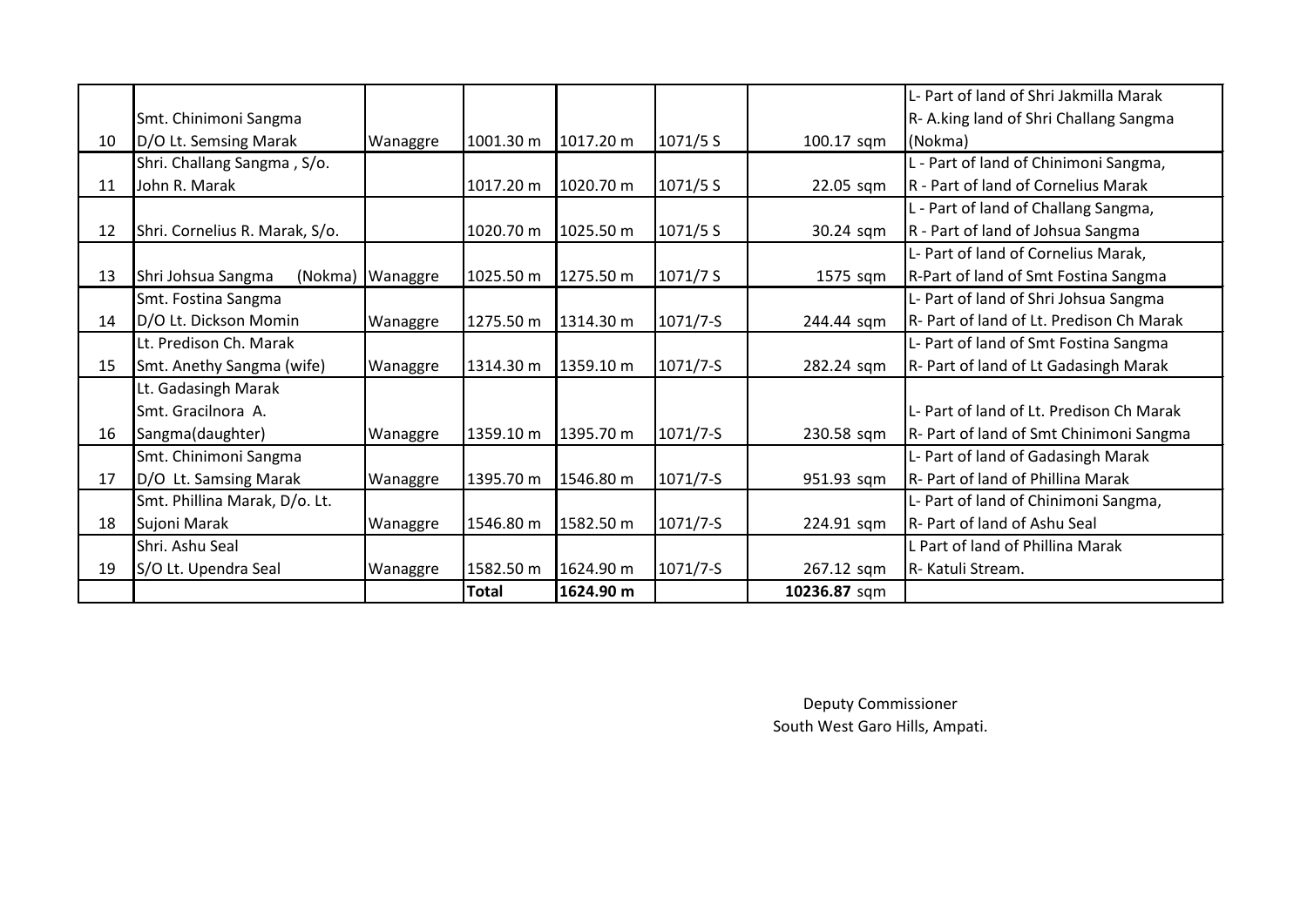## **STATEMENT SHOWING THE LAND TO BE ACQUIRED FOR CONSTRUCTION OF INDO-BANGLADESH**

## **BORDER FENCING UNDER MARENGPARA AKHING LAND, SOUTH WEST GARO HILLS.**

| SI.<br>No.   | Name of the Land Owner                             | Name of<br><b>Village</b> | Change in metre |         | <b>B. P No.</b> | Area in<br>bigha/sq. m | <b>Boundary of land</b>                                                      |          |
|--------------|----------------------------------------------------|---------------------------|-----------------|---------|-----------------|------------------------|------------------------------------------------------------------------------|----------|
|              |                                                    |                           | <b>From</b>     | To      |                 |                        |                                                                              |          |
| $\mathbf{1}$ | Shri. Namreng Marak,<br>S/o. A. Sangma             | Marengpara                | 00 <sub>m</sub> | 40 m    | 1091 M.P        | 408 sq m               | L- Bakdagre A'king land,<br>R- Part of land of Arsent Sangma                 |          |
| 2            | Shri. Arsent Sangma,<br>S/o. Perison Marak         | Marengpara                | 40 m            | 80 m    | 1091 M.P        | 408 sq m               | L - Part of land of Namseng Marak<br>of land of Kadil Sangma                 | R - Part |
| 3            | Shri. Kadil Sangma<br>$S/O$ .<br>N. M. Marak       | Marengpara                | 80 m            | 95 m    | 1091 M.P        | 153 sq m               | L - Part of land of Arsent Sangma<br>$R -$<br>Part of land of Nengran Sangma |          |
| 4            | Shri. Nengran Sangma,<br>$S/O$ .<br>Jangsan Sangma | Marengpara                | 95 m            | 105 m   | 1091 M.P        | $102$ sq m             | L - Part of land of Kadil Sangma<br>Part of land of Kredit Shira             | $R -$    |
| 5            | Shri. Kredit Shira<br>S/o. N. M. Marak             | Marengpara                | 105 m           | $115$ m | 1091 M.P        | $102$ sq m             | L- Part of land of Nengran Sangma,<br>R- Part of land of Barline Shira       |          |
| 6            | Shri. Barline Shira<br>$S/O$ .<br>N. M. Marak      | Marengpara                | 115 m           | 130 m   | 1091 M.P        | 153 sq m               | L - Part of land of Kredit Shira<br>Part of land of Ramsing Marak            | $R -$    |
| 7            | <b>Shri. Ramsing Marak</b><br>S/o. Jaman Sangma    | Marengpara                | 130 m           | $135$ m | 1091 M.P        | 51 sq m                | L - Part of land of Barline Shira<br>of land of Perison Marak                | R - Part |
| 8            | Shri. Perison Marak<br>S/o. Jaseng Shira           | Marengpara                | 135 m           | 140 m   | 1091 M.P        | $51$ sq m              | L - Part of land of Ramsing Marak<br>$R -$<br>Part of land of Nochra Shira   |          |
| 9            | Smt. Nochra D. Shira<br>D/o. N. M. Marak           | Marengpara                | 140 m           | 160 m   | 1091 M.P        | 204 sq m               | L - Part of land of Perison Marak<br>Part of land of Onjonish Sangma         | $R -$    |